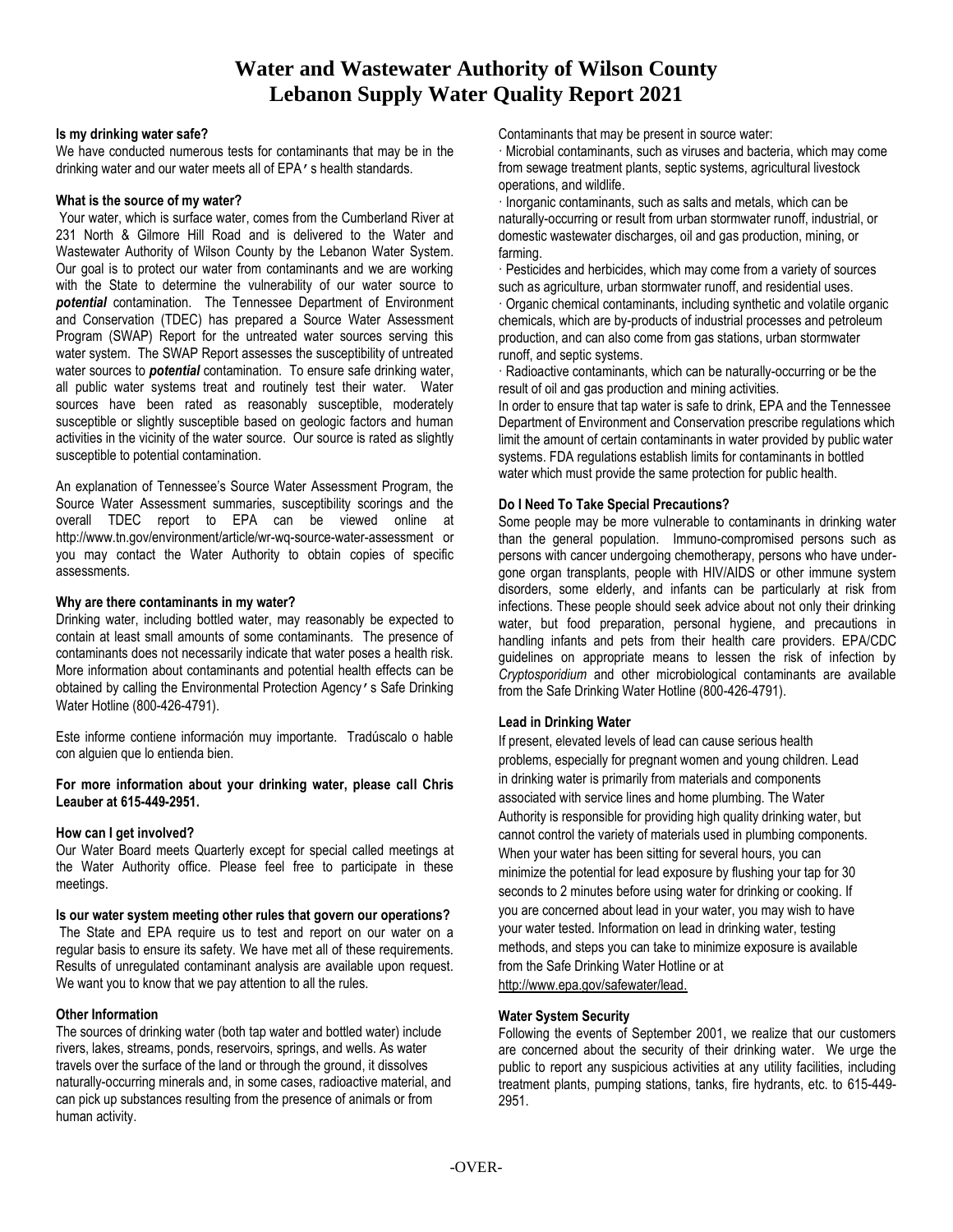# **W a t e r Q u a l i t y D a t a**

# **What does this chart mean?**

- MCLG: Maximum Contaminant Level Goal, or the level of a contaminant in drinking water below which there is no known or expected risk to health. MCLGs allow for a margin of safety.
- MCL: Maximum Contaminant Levels are set at very stringent levels. To understand the possible health effects described for many regulated constituents, a person would have to drink 2 liters of water every day at the MCL level for a lifetime to have a one-in-a-million chance of having the described health effect.
- AL Action Level, or the concentration of a contaminant which, when exceeded, triggers treatment or other requirements which a water system must follow.
- Parts per million (ppm) or Milligrams per liter (mg/l) explained as a relation to time and money as one part per million corresponds to one minute in two years or a single penny in \$10,000.
- Parts per billion (ppb) or Micrograms per liter explained as a relation to time and money as one part per billion corresponds to one minute in 2,000 years, or a single penny in \$10,000,000.
- Nephelometric Turbidity Unit (NTU) nephelometric turbidity unit is a measure of the clarity of water. Turbidity in excess of 5 NTU is just noticeable to the average person.
- TT Treatment Technique, or a required process intended to reduce the level of a contaminant in drinking water.
- BDL- Below Detection Limit
- ND- Non-Detects-laboratory analysis indicates that the contaminant is not present.
- mrem/yr- Millirems per year- measure of radiation absorbed by the body.
- MRDL-Maximum Residential Disinfectant Level-The highest level of disinfectant allowed in drinking water. There is convincing evidence that addition of a disinfectant is necessary for the control of microbial disinfectants.
- MRDLG Maximum residual disinfection level goal. The level of a drinking water disinfectant below which there is no known or expected risk to health. MRDLGs do not reflect the benefits of the use of disinfectants to control microbial contaminants.

Unless otherwise noted, data presented in table is from sampling performed by the Lebanon Water System during the 2021 calendar year.

| Contaminant                                                          | Violation<br>Yes/No | Level<br>Detected              | Range of<br>Detections      | Date of<br>Sample | <b>MCLG</b>           | <b>MCL</b>                        | Likely Source of Contamination                                                                               |
|----------------------------------------------------------------------|---------------------|--------------------------------|-----------------------------|-------------------|-----------------------|-----------------------------------|--------------------------------------------------------------------------------------------------------------|
| Total Coliform Bacteria <sup>1</sup>                                 | <b>No</b>           | $\Omega$                       | N/A                         | 2021              | N/A                   | $\overline{\text{TT}}$            | Naturally present in the environment                                                                         |
| Turbidity*                                                           | <b>No</b>           | 0.34<br><b>NTU</b>             | $0.03 - 0.34$<br><b>NTU</b> | 2021              | N/A                   | $TT = < 1 NTU$                    | Soil run-off                                                                                                 |
| Turbidity (Lowest monthly<br>percent of samples<br>meeting limit)*   | <b>No</b>           | 99.4%                          | N/A                         | 2021              | N/A                   | TT (95% of samples<br>$<0.3$ NTU) | Soil run-off                                                                                                 |
| HAA <sup>1</sup> Stage 2<br>(Haloacetic Acids)                       | <b>No</b>           | 36 ppb                         | $11 - 39$<br>ppb            | 2021              | N/A                   | 60 ppb                            | By-product of drinking water disinfection                                                                    |
| Copper <sup>1</sup><br>0 out of 30 sites<br>exceeded action level    | <b>No</b>           | $90^{th}\% =$<br>0.0936<br>ppm | N/A                         | 2021              | 1.3<br>ppm            | $AL=1.3$ ppm                      | Corrosion of household plumbing systems; erosion<br>of natural deposits; leaching from wood<br>preservatives |
| $L$ ead <sup>1</sup><br>0 out of 30 sites<br>exceeded action level   | <b>No</b>           | $90^{th}\%$<br>0.001<br>ppb    | N/A                         | 2021              | $\Omega$<br>ppb       | $AL=15$ ppb                       | Corrosion of household plumbing systems, erosion<br>of natural deposits                                      |
| TTHM <sup>1</sup> Stage 2<br>(Total Trihalomethanes)                 | <b>No</b>           | 56 ppb                         | $20 - 67$<br>ppb            | 2021              | N/A                   | 80 ppb                            | By-product of drinking water chlorination                                                                    |
| TOC**<br>(Total Organic Carbon)                                      | <b>No</b>           | 0.9315<br>ppm<br>avg.          | $0.882 -$<br>1.00<br>ppm    | 2021              | N/A                   | $\overline{\mathsf{TT}}$          | Naturally present in the environment                                                                         |
| Chlorine <sup>1</sup>                                                | <b>No</b>           | 1.27<br>ppm<br>avg.            | $0.6 - 1.8$<br>ppm          | 2021              | <b>MRDLG</b><br>4 ppm | <b>MRDL</b><br>4 ppm              | Water additive used to control microbes                                                                      |
| Nitrate                                                              | <b>No</b>           | 0.458<br>ppm                   | N/A                         | 2021              | 10 ppm                | 10 ppm                            | Runoff from fertilizer                                                                                       |
| UNREGULATED SUBSTANCES                                               |                     |                                |                             |                   |                       |                                   |                                                                                                              |
| Sodium                                                               | <b>No</b>           | 13.2<br>ppm                    | N/A                         | 2021              | N/A                   | N/A                               | Erosion of natural deposits; used in water<br>treatment                                                      |
| UNREGULATED CONTAMINANTS*                                            |                     |                                |                             |                   |                       |                                   |                                                                                                              |
| HAA5 <sup>1</sup> 1 set of samples<br>were collected in 2020         | N/A                 | 24.58<br>ppb avg.              | $12.9 -$<br>32.9 ppb        | 2020              | N/A                   | N/A                               | By-product of drinking water chlorination                                                                    |
| HAA6Br <sup>1</sup> 1 set of<br>samples were collected<br>in 2020    | N/A                 | 2.83<br>ppb avg.               | $2.0 - 3.9$<br>ppb          | 2020              | N/A                   | N/A                               | By-product of drinking water chlorination                                                                    |
| HAA9 <sup>1</sup> 1 set of samples<br>were collected in 2020         | N/A                 | 27.4<br>ppb avg.               | $14.9 -$<br>36.8 ppb        | 2020              | N/A                   | N/A                               | By-product of drinking water chlorination                                                                    |
| Anatoxin <sup>1</sup> 8 sets of<br>samples were collected<br>in 2020 | N/A                 | 0.01<br>ppb avg.               | $0 - 0.61$<br>ppb           | 2020              | N/A                   | N/A                               | Naturally present in the environment                                                                         |

<sup>1</sup> Sampling performed by the Water and Wastewater Authority of Wilson County.

**\* Turbidity:** We monitor turbidity, which is a measure of the cloudiness of water, because it is a good indicator that our filtration system is functioning properly. We met the treatment technique for turbidity with 99.4% of monthly samples below the turbidity of 0.3 NTU.

\*\* **TOC:** We meet the Treatment Technique required for Total Organic Carbon in 2021.

\*\*\* Unregulated contaminants are those for which EPA has not established drinking water standards. The purpose of unregulated contaminant monitoring is to assist EPA in determining the occurrence of unregulated contaminants in drinking water and whether future regulation is warranted. For additional information call the Safe Drinking Water Hotline at (800) 426-4791.